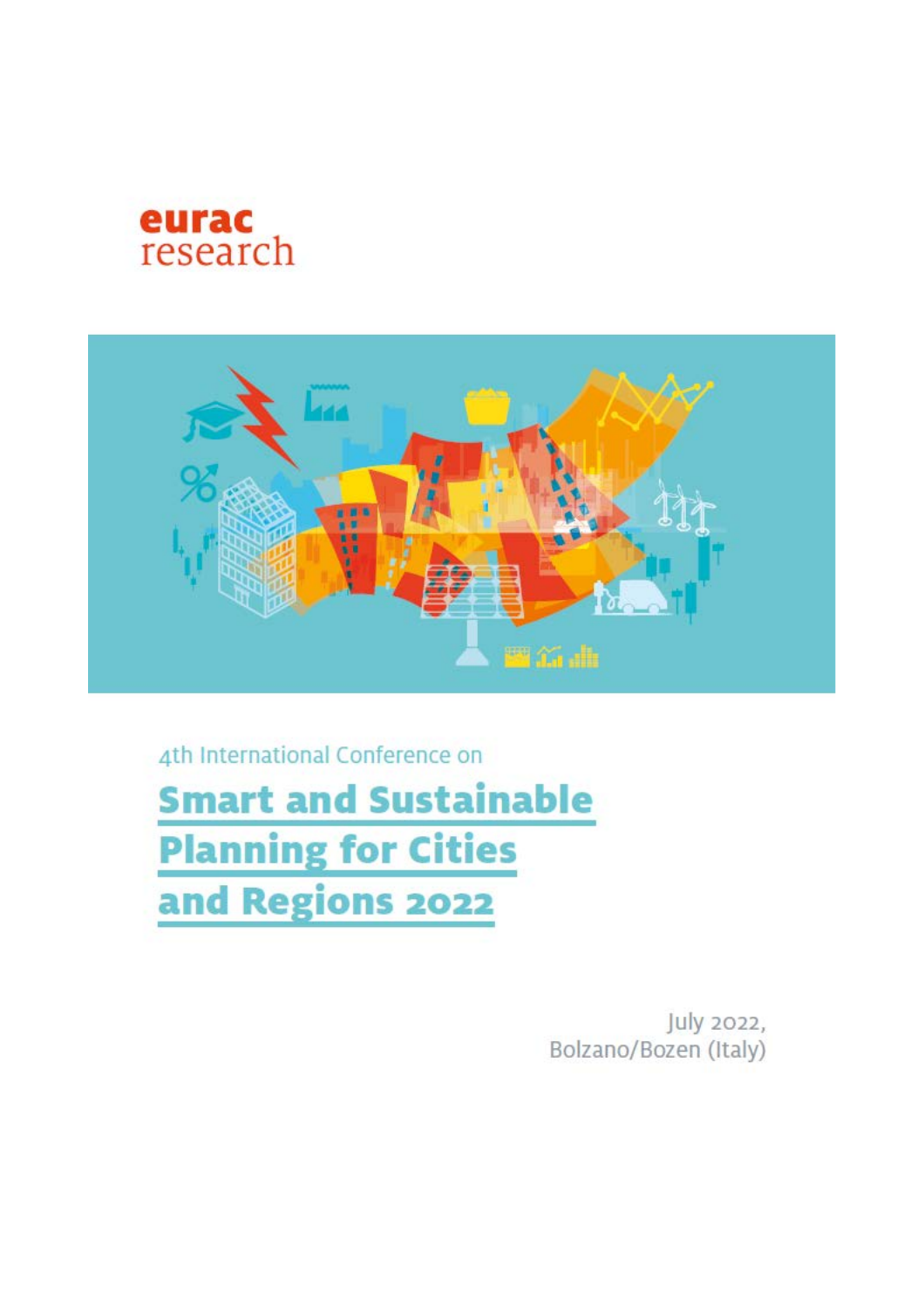

## **Draft conference programme**

**Updated version 25/05/2022**

|                                                       | Tuesday 19th July 2022<br><b>Pre Conference PED DAY</b>                                                                                         |              |              |  |
|-------------------------------------------------------|-------------------------------------------------------------------------------------------------------------------------------------------------|--------------|--------------|--|
|                                                       |                                                                                                                                                 |              |              |  |
|                                                       | Room - Sem 1                                                                                                                                    | Room - Sem 3 | Room - Sem 4 |  |
|                                                       | <b>SPECIAL EVENT</b>                                                                                                                            |              |              |  |
| Early Morning (9.00-11.00)                            | "Workshop: Planning a Positive Energy District"<br>Organiser: SMARTBEEJS project                                                                |              |              |  |
| Coffe break                                           |                                                                                                                                                 |              |              |  |
| Late Morning (11.30-13.00)<br>Lunch Break 13.00-14.00 | <b>SPECIAL EVENT</b><br>"Workshop: Planning a Positive Energy District"<br>Organiser: SMARTBEEJS project                                        |              |              |  |
|                                                       | <b>SPECIAL EVENT</b>                                                                                                                            |              |              |  |
| Early Afternoon (14.00-16.00)                         | "Sharing the experiences on Positive Energy Districts: Lessons<br>learned from Annex 83"<br>Organiser: IEA-EBC Annex 83                         |              |              |  |
| Coffe break                                           |                                                                                                                                                 |              |              |  |
| Late Afternoon (16.30-18.00)                          | <b>SPECIAL EVENT</b><br>"Sharing the experiences on Positive Energy Districts: Lessons<br>learned from Annex 83"<br>Organiser: IEA-EBC Annex 83 |              |              |  |

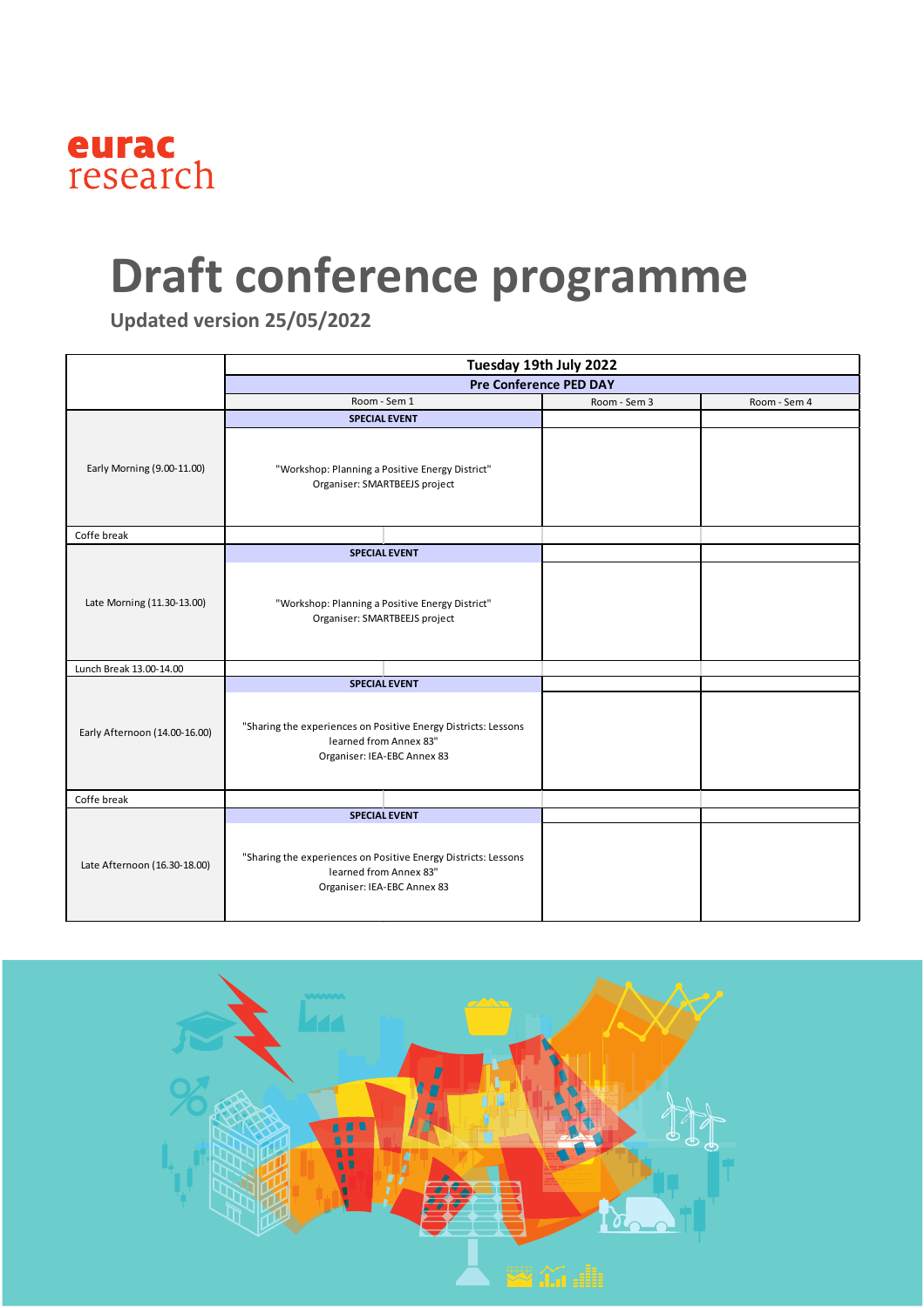

|                               | Wednesday 20th July 2022                                                                                                                             |                                                                                                                                                                              |                                                                                                                                                                                      |                                                                                                                                               |
|-------------------------------|------------------------------------------------------------------------------------------------------------------------------------------------------|------------------------------------------------------------------------------------------------------------------------------------------------------------------------------|--------------------------------------------------------------------------------------------------------------------------------------------------------------------------------------|-----------------------------------------------------------------------------------------------------------------------------------------------|
|                               | Room - Sem 1                                                                                                                                         | Room - Sem 2                                                                                                                                                                 | Room - Sem 3                                                                                                                                                                         | Room - Sem 4                                                                                                                                  |
| Early Morning (9.00-11.00)    | <b>PLENARY SESSION - OPENING</b>                                                                                                                     |                                                                                                                                                                              |                                                                                                                                                                                      |                                                                                                                                               |
| Coffe break                   |                                                                                                                                                      |                                                                                                                                                                              |                                                                                                                                                                                      |                                                                                                                                               |
| Late Morning (11.30-13.00)    | <b>PLENARY SESSION - OPENING</b>                                                                                                                     |                                                                                                                                                                              |                                                                                                                                                                                      |                                                                                                                                               |
| Lunch Break 13.00-14.00       |                                                                                                                                                      |                                                                                                                                                                              |                                                                                                                                                                                      |                                                                                                                                               |
|                               | <b>SPECIAL EVENT</b>                                                                                                                                 | <b>Track2_Special Session2</b>                                                                                                                                               | <b>Track3_Special Session2</b>                                                                                                                                                       | <b>Track1_Regular Session1</b>                                                                                                                |
| Early Afternoon (14.00-16.00) | "Digitalisation of energy systems<br>through the lens of energy<br>democracy and social inclusion:<br>the ROLES project"<br>Organiser: ROLES project | "Towards a sustainability<br>assessment of Positive Energy<br>Districts: methodologies, case<br>studies and applications"                                                    | "Augmented Nature Based<br>Solutions (NBS) for Cities:<br>Embedding technologies for<br>improving NBS performance and<br>fostering social inclusion in urban<br>greening strategies" | "Will the climate-neutral city<br>please stand up?"                                                                                           |
| Coffe break                   |                                                                                                                                                      |                                                                                                                                                                              |                                                                                                                                                                                      |                                                                                                                                               |
| Late Afternoon (16.30-18.00)  | <b>Track4_Special Session1</b>                                                                                                                       | <b>Track1_Special Session1</b>                                                                                                                                               | <b>Track3_Special Session2</b>                                                                                                                                                       | <b>Track1_Special Session2</b>                                                                                                                |
|                               | "Economics perspective and policy<br>implications on energy justice"                                                                                 | "Planning and Implementing<br>Positive Energy Districts from<br>Concept to Practice: Mapping of<br>Characteristics, Technologies,<br>Stakeholders, Methods and<br>Processes" | "Augmented Nature Based<br>Solutions (NBS) for Cities:<br>Embedding technologies for<br>improving NBS performance and<br>fostering social inclusion in urban<br>greening strategies" | "Smart aggregation &<br>optimization of self-generation<br>storage & consumption within an<br>energy community: Opportunities<br>& obstacles" |
| Social Dinner                 |                                                                                                                                                      |                                                                                                                                                                              |                                                                                                                                                                                      |                                                                                                                                               |

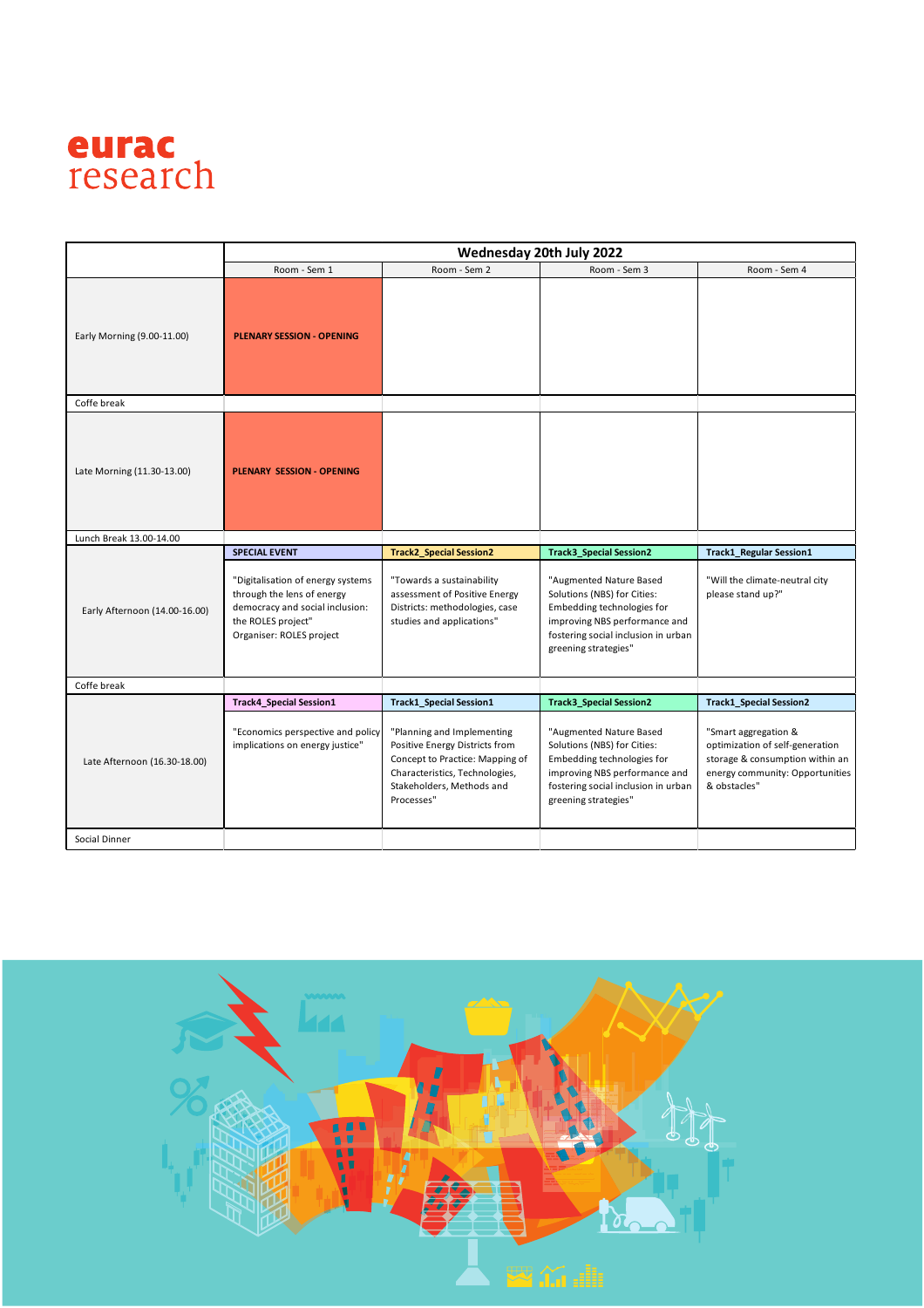

|                               | Thursday 21st July 2022                                                                                               |                                                                                                                                                                                                                   |                                                                                                                                                                              |                                                                                                                                 |
|-------------------------------|-----------------------------------------------------------------------------------------------------------------------|-------------------------------------------------------------------------------------------------------------------------------------------------------------------------------------------------------------------|------------------------------------------------------------------------------------------------------------------------------------------------------------------------------|---------------------------------------------------------------------------------------------------------------------------------|
|                               | Room - Sem 1                                                                                                          | Room - Sem 2                                                                                                                                                                                                      | Room - Sem 3                                                                                                                                                                 | Room - Sem 4                                                                                                                    |
|                               | <b>SPECIAL EVENT</b>                                                                                                  | <b>SPECIAL EVENT</b>                                                                                                                                                                                              | <b>Track1 Special Session1</b>                                                                                                                                               | <b>Track2 Special Session1</b>                                                                                                  |
| Early Morning (9.00-11.00)    | "Pushing e-mobility forward"<br>Organiser: RINA                                                                       | "Lessons and experiences in<br><b>Smart Heritage Transformations</b><br>in the scope of legal and<br>regulatory restrictions, new<br>technological solutions and<br>digitalisation"<br>Organiser: POCITYF project | "Planning and Implementing<br>Positive Energy Districts from<br>Concept to Practice: Mapping of<br>Characteristics, Technologies,<br>Stakeholders, Methods and<br>Processes" | "ESG criteria as innovation<br>drivers to build value along with<br>real estate retrofit and urban<br>transformation processes" |
| Coffe break                   |                                                                                                                       |                                                                                                                                                                                                                   |                                                                                                                                                                              |                                                                                                                                 |
|                               | <b>Track6 Regular Session1</b>                                                                                        | <b>SPECIAL EVENT</b>                                                                                                                                                                                              | <b>Track4 Special Session4</b>                                                                                                                                               | <b>Track2_Special Session1</b>                                                                                                  |
| Late Morning (11.30-13.00)    | "Planning for ever-changing<br>mobility: mind the gap!"                                                               | "Lessons and experiences in<br><b>Smart Heritage Transformations</b><br>in the scope of legal and<br>regulatory restrictions, new<br>technological solutions and<br>digitalisation"<br>Organiser: POCITYF project | "The territorial dimension of<br>ESG challenges in energy<br>communities and "just"<br>transition practices"                                                                 | "ESG criteria as innovation<br>drivers to build value along with<br>real estate retrofit and urban<br>transformation processes" |
| Lunch Break 13.00-14.00       |                                                                                                                       |                                                                                                                                                                                                                   |                                                                                                                                                                              |                                                                                                                                 |
| Early Afternoon (14.00-16.00) | <b>Track5 Special Session4</b>                                                                                        | <b>SPECIAL EVENT</b>                                                                                                                                                                                              | <b>Track4_Special Session3</b>                                                                                                                                               | <b>Track5 Regular Session1</b>                                                                                                  |
|                               | "New approaches and methods<br>to preserve and enhance long-<br>distance walking routes"                              | "Climate justice in future cities:<br>GIS-based approaches"<br>Organiser: JEAN MONNET                                                                                                                             | "The concept of energy<br>democracy and its application"                                                                                                                     | "Leave no place behind: policy<br>making for smart and<br>sustainable regions"                                                  |
| Coffe break                   |                                                                                                                       |                                                                                                                                                                                                                   |                                                                                                                                                                              |                                                                                                                                 |
| Afternoon (16.30-18.00)       | <b>SPECIAL EVENT</b>                                                                                                  | <b>Track7 Special Session1</b>                                                                                                                                                                                    | <b>Track4 Special Session4</b>                                                                                                                                               | <b>Track5 Special Session3</b>                                                                                                  |
|                               | "The Power of Suggestion:<br>Grassroots City Imaging to<br>Inspire Change"<br>Organiser: CHANGE YOUR<br><b>STREET</b> | "Climate justice in future cities:<br>geographical perspectives for<br>inclusive urban resilience and<br>adaptation"                                                                                              | "The territorial dimension of<br><b>ESG challenges in energy</b><br>communities and "just"<br>transition practices"                                                          | "Narratives of collective socio-<br>ecological transitions practices"                                                           |
| Summer Aperitif               |                                                                                                                       |                                                                                                                                                                                                                   |                                                                                                                                                                              |                                                                                                                                 |

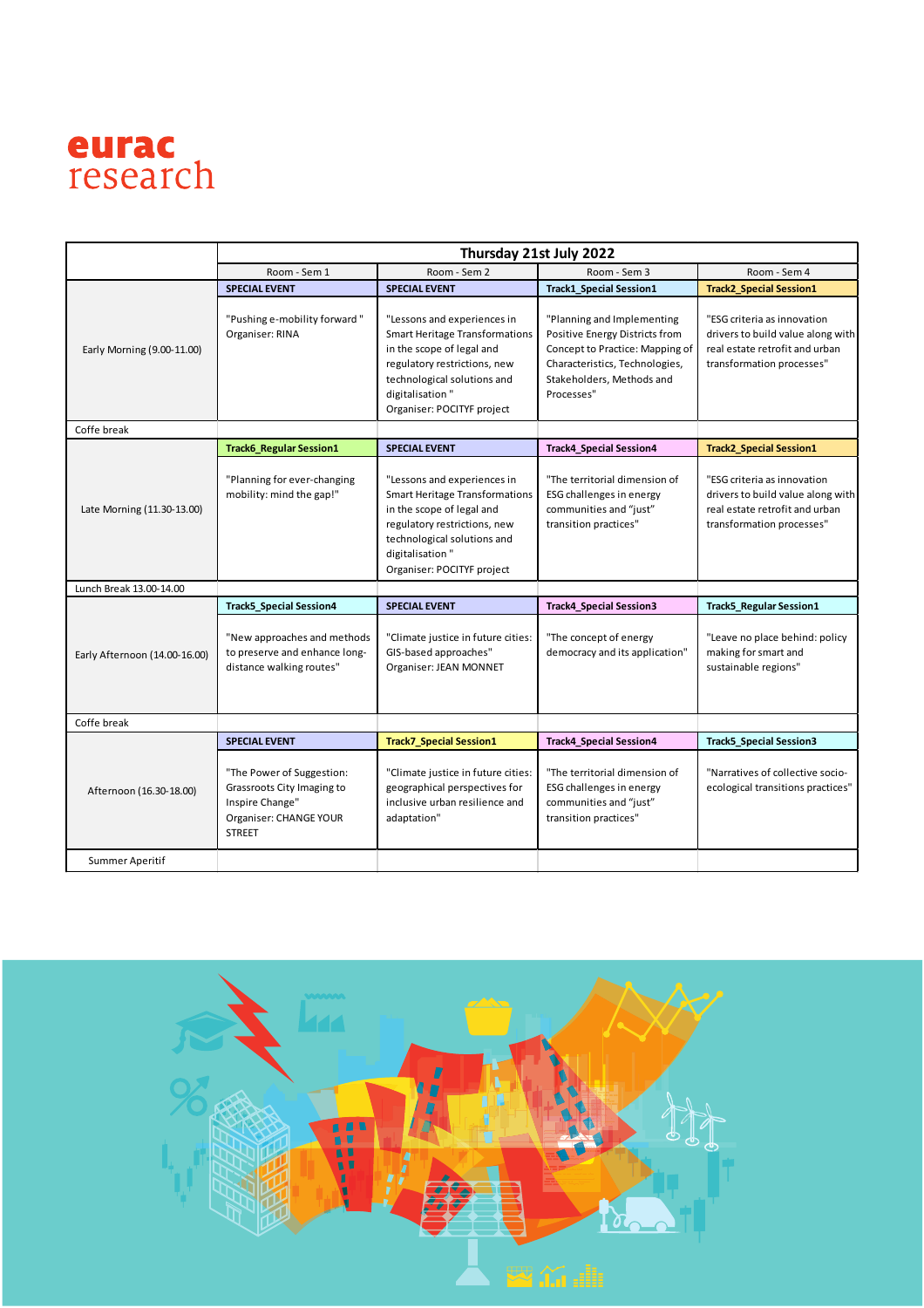

|                               | Friday 22nd July 2022                                                                           |                                                                                                     |                                                                               |                                                               |
|-------------------------------|-------------------------------------------------------------------------------------------------|-----------------------------------------------------------------------------------------------------|-------------------------------------------------------------------------------|---------------------------------------------------------------|
|                               | Room - Sem 1                                                                                    | Room - Sem 2                                                                                        | Room - Sem 3                                                                  | Room - Sem 4                                                  |
|                               | <b>Track4 Special Session2</b>                                                                  | <b>SPECIAL EVENT</b>                                                                                | <b>Track2_Regular Session1</b>                                                | <b>Track3 Special Session1</b>                                |
| Early Morning (9.00-11.00)    | "Renewable energy<br>communities between theories.<br>practices and new regulations"            | "Energy Citizenship for Europe<br>in Transition"<br>Organiser: GRETA project                        | "The hidden potential:<br>untapping the benefits of urban<br>transformations" | "The Future Of Smart Cities In A<br>Climate Neutral Scenario" |
| Coffe break                   |                                                                                                 |                                                                                                     |                                                                               |                                                               |
|                               | <b>Track3 Regular Session1</b>                                                                  | <b>SPECIAL EVENT</b>                                                                                | <b>Track7_Regular Session1</b>                                                |                                                               |
| Late Morning (11.30-13.00)    | "Tackling what remains to be<br>done: environmental<br>sustainability in cities and<br>regions" | "Batteries on wheels for the<br>regional energy systems of the<br>future"<br>Organiser: EVA project | "Discover the internet of cities:<br>from data to knowledge"                  |                                                               |
| Lunch Break 13.00-14.00       |                                                                                                 |                                                                                                     |                                                                               |                                                               |
| Early Afternoon (14.00-16.00) | <b>PLENARY SESSION</b><br><b>CLOSING REMARKS</b>                                                |                                                                                                     |                                                                               |                                                               |